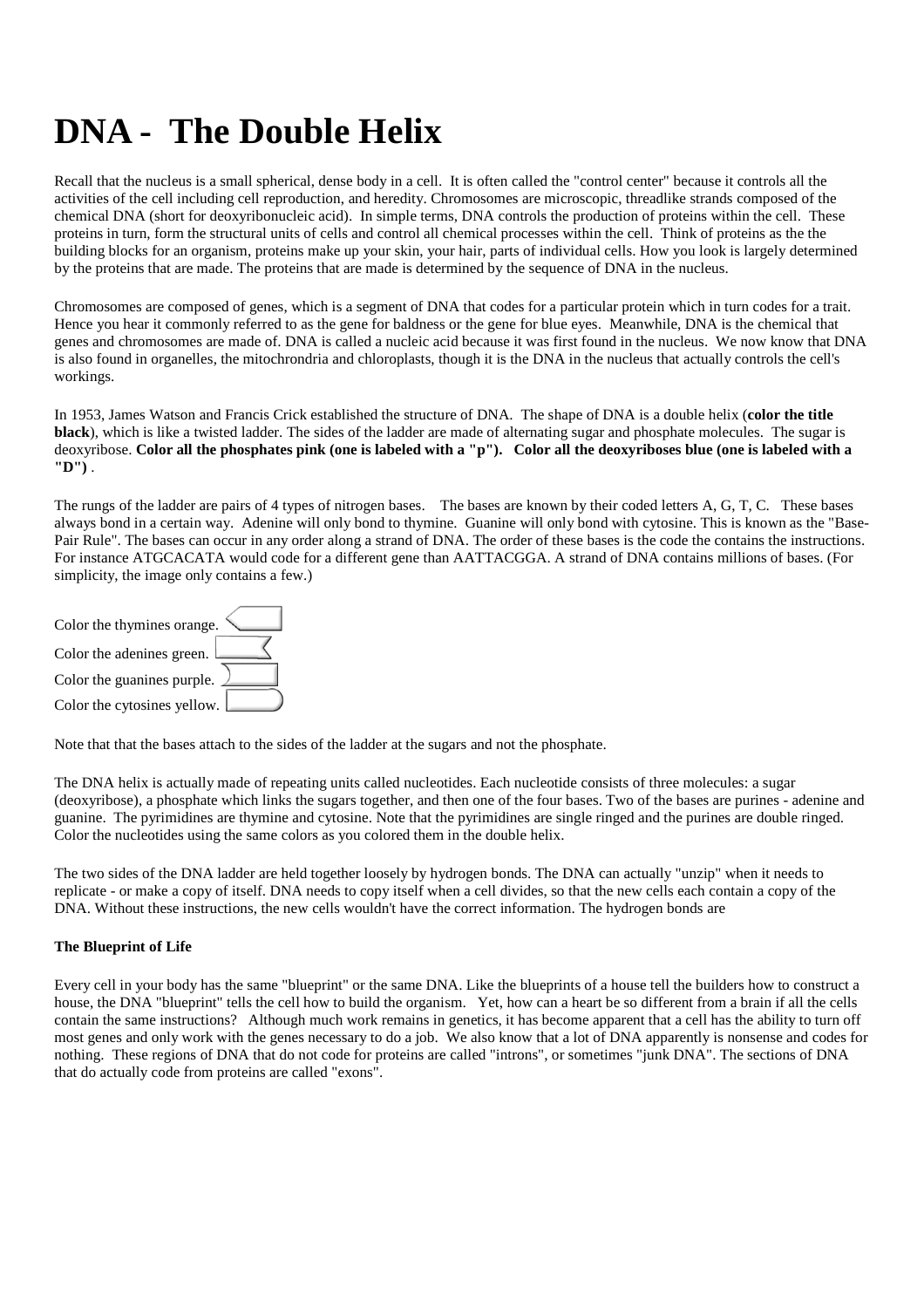### DNA WORKSHEET

| 6. What is the shape of DNA?                                                      |
|-----------------------------------------------------------------------------------|
| 7. What are the sides of the DNA ladder made of? ________________________________ |
| 8. What are the "rungs" (steps) of the DNA ladder made of?                        |
|                                                                                   |
|                                                                                   |
|                                                                                   |
| 12. Why is DNA called the "Blueprint of Life"?                                    |
|                                                                                   |

13. What holds the sides of the DNA ladder together? \_\_\_\_\_\_\_\_\_\_\_\_\_\_\_\_\_\_\_\_\_\_\_\_\_\_\_\_\_\_\_\_\_\_\_\_\_\_\_\_\_\_\_\_\_\_\_